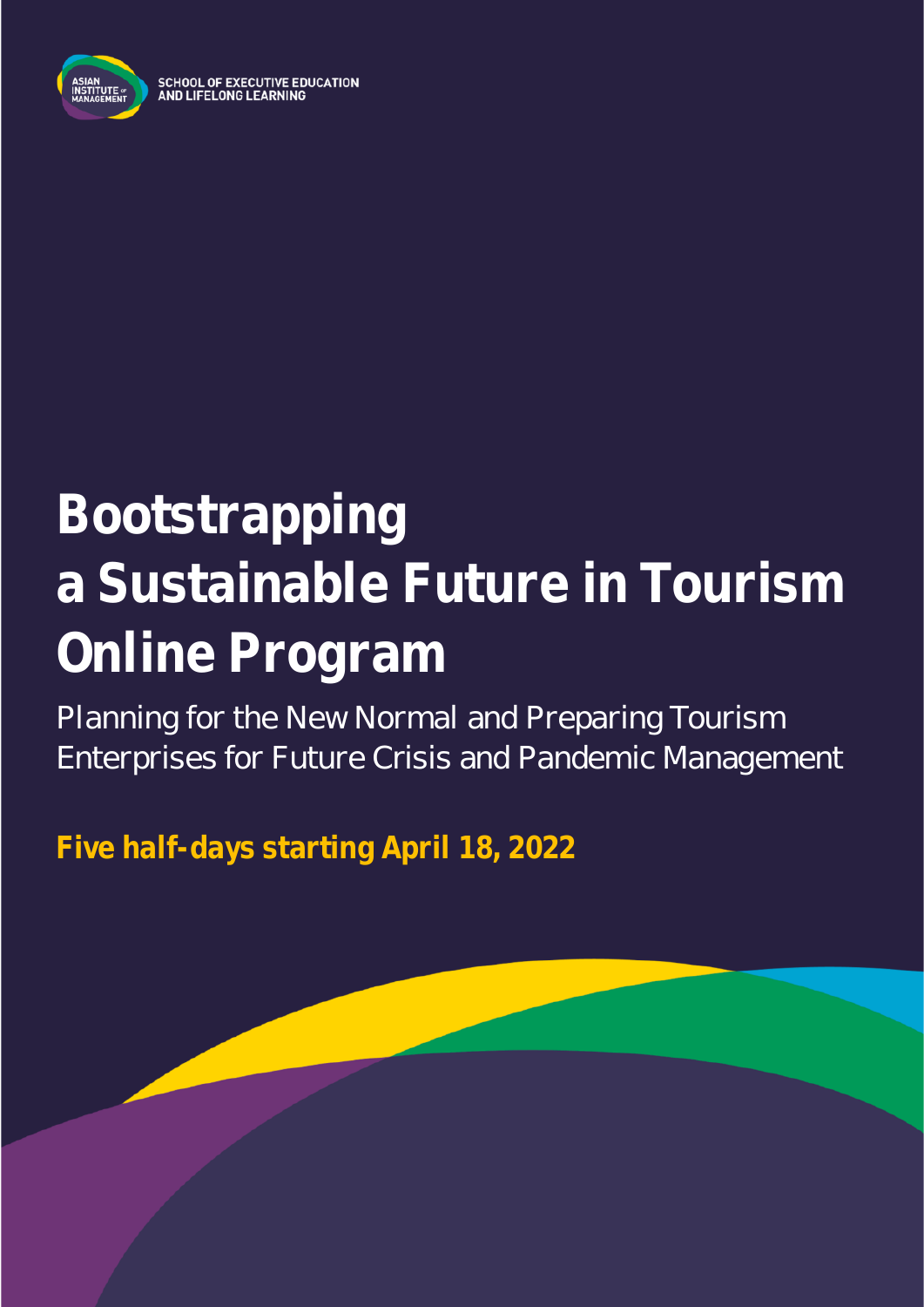### **Bootstrapping a Sustainable Future in Tourism Online Program**

Planning for the New Normal and Preparing Tourism Enterprises for Future Crisis and Pandemic Management

The coronavirus (COVID-19) pandemic has heavily affected the global tourism sector. Stay-athome policies, closure of borders, closure of establishments, and quarantine and lockdown measures, among other policies to manage the pandemic and ensure the health and safety of citizens resulted in the sudden loss of travel demand resulting to severe losses of revenues, and unemployment across all tourism enterprises. Based on the estimates of the National Economic Development Authority (NEDA), the tourism industry is expected to post a loss of PHP 156 billion. With the uncertainty surrounding the timeline for the end of the pandemic and its corresponding economic impact, tourism enterprises are faced with difficulties regarding what assumptions to use. On all levels, planning is being undertaken to resume operations in this "new normal" and revive the tourism industry using a multi-disciplinary approach.

#### **PROGRAM OBJECTIVES**

The Dr. Andrew L. Tan Center for Tourism, in collaboration with the School of Executive Education and Lifelong Learning, offers this program with the objective of helping tourism organizations and enterprises reboot from the pandemic. Modules will be beneficial in planning for the new normal and prepare for future crisis/pandemic management.

#### **WHAT YOU WILL LEARN**

After the program, participants would be capable of thinking strategically about recalibrating and rebooting their sustainable tourism programs/projects and what would be the key requirements for successful implementation. Using the concepts, principles, and tools to be discussed, participants would redesign their existing tourism development plan for the new normal.

The following modules will be discussed:

- Thinking skills required in a VUCA World
- Economics of new normal
- Redefining tourism governance in the new normal
- Marketing tourism products and destinations
- Rebooting the tourism sector
- Sustainable tourism destinations and enterprises as the new normal

#### **KEY BENEFITS KEY BENEFITS**

Their recalibrated plans should touch on: Their recalibrated plans should touch on:

- Coordinating with various tourism-related stakeholders of their area Coordinating with various tourism-related stakeholders of their area
- Identifying and resolving issues Identifying and resolving issues
- Developing strategic directions and priorities

• Formulating an action plan with specific timeframe and targets • Formulating an action plan with specific timeframe and targets

Redesigned tourism plans would be presented at the end of the program. Redesigned tourism plans would be presented at the end of the program.

### **WHO SHOULD ATTEND WHO SHOULD ATTEND**

- National government agencies (DOT, TIEZA, TPB, among others) and local National government agencies (DOT, TIEZA, TPB, among others) and local government units (governors, mayors, councilors, regional directors, tourism government units (governors, mayors, councilors, regional directors, tourism officers) officers)
- Private sector (tour operators, tourism enterprises) and tourism-related Private sector (tour operators, tourism enterprises) and tourism-related organizations (HRAP, HSMA, ATOP, PHILTOA) organizations (HRAP, HSMA, ATOP, PHILTOA)
- Academic and tourism research institutions Academic and tourism research institutions
- Alumni of Designing and Developing Sustainable Tourism (DDST) and Designing and Alumni of Designing and Developing Sustainable Tourism (DDST) and Designing and Developing Smart and Urban Tourism (DDSUT) Developing Smart and Urban Tourism (DDSUT)



#### **FOR INQUIRIES:**

School of Executive Education and Lifelong Learning, Asian Institute of Management Eugenio Lopez Foundation Building, Joseph R. McMicking Campus 123 Paseo de Roxas, Makati City Philippines 1229 [SEELL@aim.edu](mailto:SEELL@aim.edu) | +632 8892 4011 | www.aim.edu

#### **OVERVIEW PROGRAM SCHEDULE** April 18, 20, 22, 25, 27, 2022 8:30 AM to 12:00 PM (GMT+08) on all dates

**PROGRAM FORMAT** Delivered online via live virtual interactive sessions in Zoom

**PROGRAM FEE** PHP 25,000.00 or USD 500.00 \*USD 1 = PHP 50.00

YOUR PROGRAM FACULTY



**Fernando Martin Y. Roxas, DBA** Professor, Operations Executive Director, Dr. Andrew L. Tan Center for Tourism Asian Institute of Management

To find out how you can participate, contact us at [SEELL@aim.edu](mailto:SEELL@aim.edu) or visit<https://go.aim.edu/seellinquiries>

Download our latest program calendar at <https://go.aim.edu/seellprogramcalendar>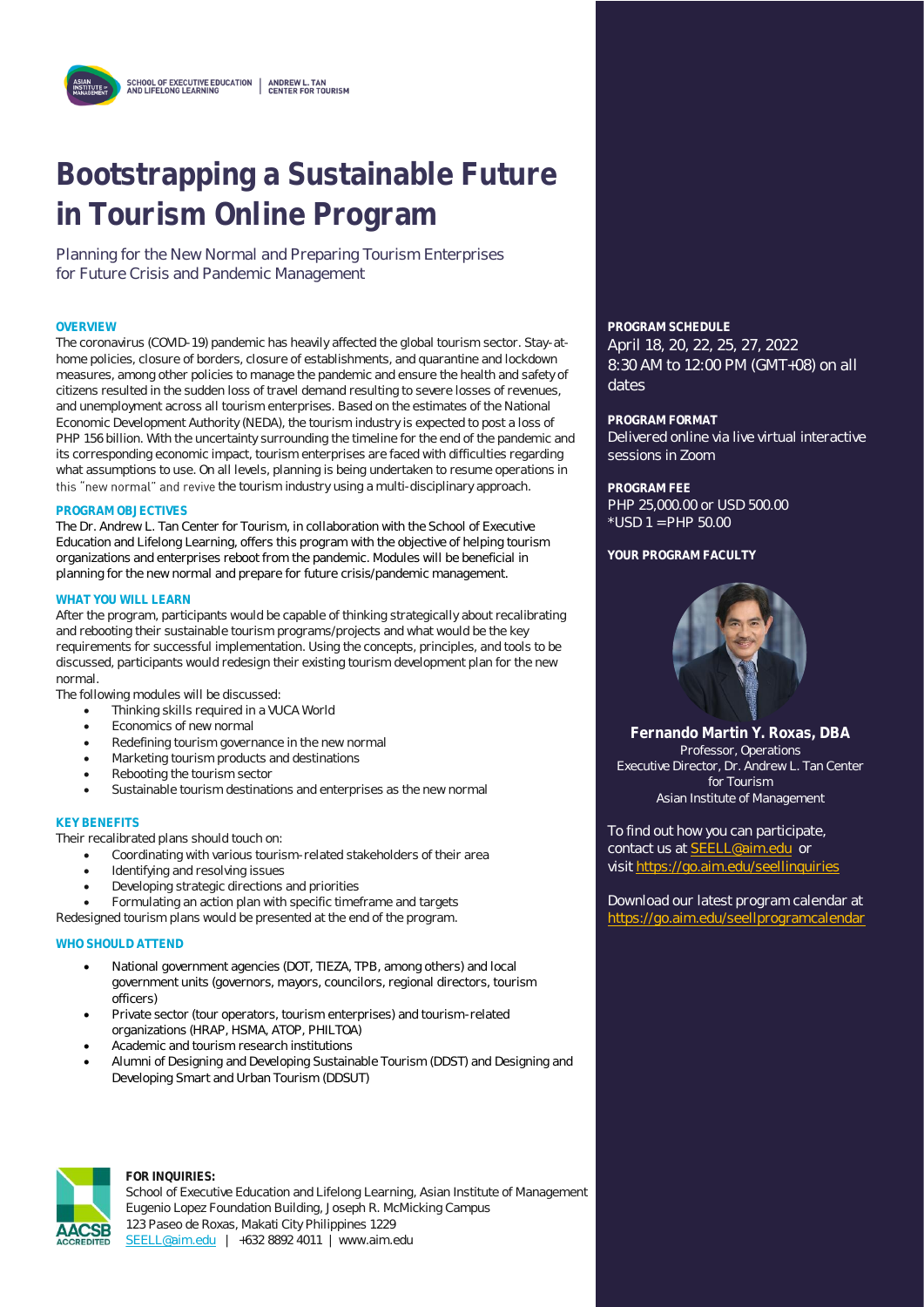

### **Your Program Faculty**



**Fernando Martin Y. Roxas, DBA** Professor, Operations Executive Director, Dr. Andrew L. Tan Center for Tourism Asian Institute of Management

Prof. Fernando Y. Roxas, DBA, teaches Operations Management, Supply Chains, Systems Thinking, and other basic modules in the Degree and Executive Learning Programs of the Institute. He has published internationally in peer-reviewed tourism journals such as Current Issues in Tourism and has written various articles on a systems approach to tourism management (The World Financial Review, World Futures: The Journal of New Business Paradigm). He is also the pioneer and premier proponent of the multi-media case format in AIM. He obtained his Master's degree in engineering geology from the Asian Institute of Technology in Bangkok, Thailand, and an MBA from the Asian Institute of Management. He obtained his Doctor of Business Administration with High Distinction from De La Salle University. He is also the Executive Director of the Dr. Andrew L. Tan Center for Tourism where he develops training programs and research on Sustainable Tourism.



**FOR INQUIRIES:** School of Executive Education and Lifelong Learning, Asian Institute of Management Eugenio Lopez Foundation Building, Joseph R. McMicking Campus 123 Paseo de Roxas, Makati City Philippines 1229 [SEELL@aim.edu](mailto:SEELL@aim.edu) | +632 8892 4011 | www.aim.edu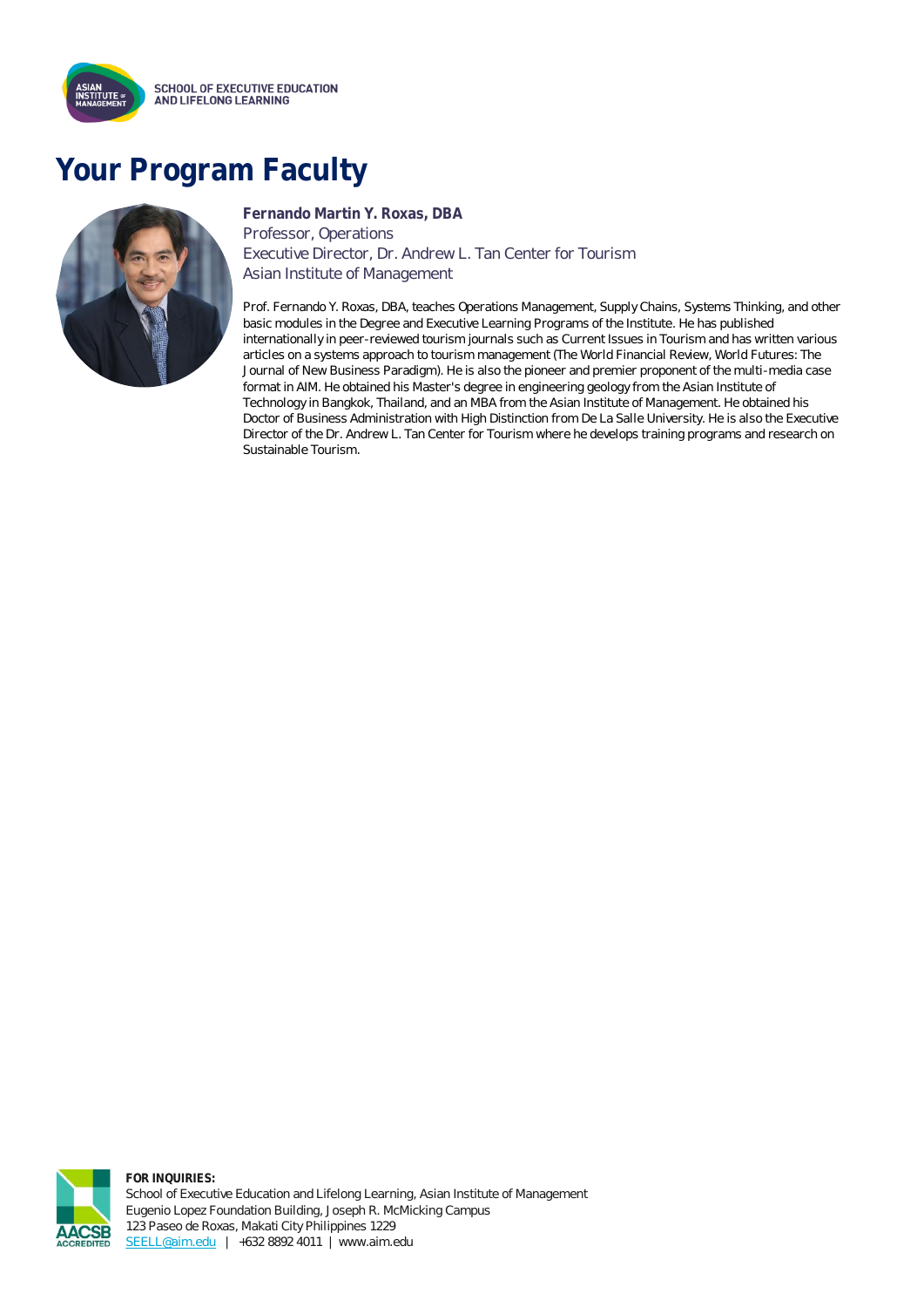



## **Earning a SEELL Post-Graduate Certificate and Diploma**

SEELL offers Post-Graduate Stackable Certificate Courses in various areas of concentration and discipline, which build an individual's qualifications and distinguish their professional value. It enables professionals to develop their proficiency in diverse areas of concentration in a personalized and more manageable manner.

By successfully completing SEELL's programs, credentials can be earned over time, stacked towards earning a Post-Graduate Certificate in an area of their choice, and ultimately, a Post-Graduate Diploma in Management. This leads to more career opportunities, advancement, and potentially high-paying jobs.

#### **EARNING CREDENTIALS**

Successfully completing the program earns participants **two (2) units** which can be credited to the following:

- Post-Graduate Certificate in Financial Management
- Post-Graduate Certificate in Marketing Management
- Post-Graduate Certificate in Human Resource Management
- Post-Graduate Certificate in Operations Management

#### \*Post-Graduate Certificates require five (5) units earned within two (2) years.



**FOR INQUIRIES:** School of Executive Education and Lifelong Learning, Asian Institute of Management Eugenio Lopez Foundation Building, Joseph R. McMicking Campus 123 Paseo de Roxas, Makati City Philippines 1229

[SEELL@aim.edu](mailto:SEELL@aim.edu) | +632 8892 4011 | www.aim.edu